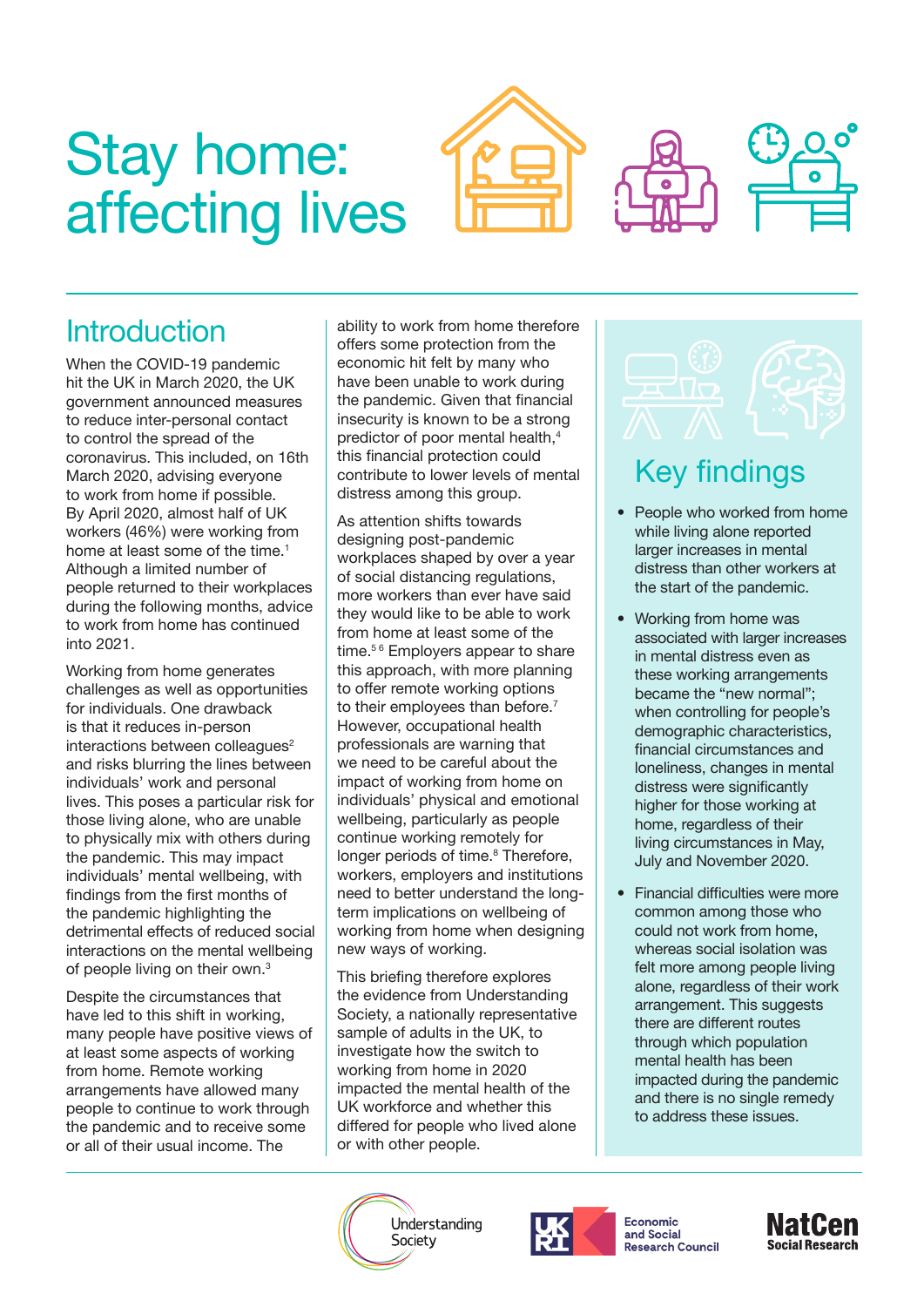### <span id="page-1-0"></span>Data & methods

Understanding Society (the UK Household Longitudinal Study) is a large, nationally representative household panel study that interviews all members of randomly selected households. There have been nine different UKHLS waves since 2009. All participants from wave 8 or 9 of the main survey (conducted between 2017 and 2019) were invited to take part in the COVID-19 study about respondents' employment situation and their mental health throughout the pandemic, and their responses were then linked to the main Understanding Society survey. From

April 2020, a shorter web-survey was regularly fielded to collect information on participants' lives throughout the COVID-19 pandemic. In the second and sixth waves of this COVID-19 study (in May and November 2020), telephone interviews also collected information from households with no internet access. More details of the study can be found at [understandingsociety.ac.uk](https://www.understandingsociety.ac.uk/).

In all pre- and mid-pandemic waves of Understanding Society, respondents were asked a series of questions to assess their mental health. Mental distress was measured using the General Health Questionnaire (GHQ) designed

to assess common psychiatric conditions. The GHQ consists of 12 items, each assessing the severity of a mental problem over the past few weeks using a 4-point scale (from 0 to 3). The analyses used the total GHQ score (ranging from 0 to 36), with higher scores indicating worse mental distress.

This analysis is based on the 8,675 people who were interviewed at wave 9 (pre-pandemic) and in May, July and November 2020.<sup>[9](#page-4-0)</sup> All respondents indicated whether they were currently employed or self-employed and completed the General Health Questionnaire.

### Main results

The COVID-19 pandemic led to an unparalleled increase in the proportion of people across the UK working from home. Before the pandemic, about 1 in 20 members of the UK workforce worked from home but this increased to more than 1 in 3 after the UK went into lockdown. Similar patterns were seen amongst people who lived alone and who lived in multi-person households. Although this rate dipped slightly when more of the country opened up in late summer 2020, many more people continued to work at home throughout 2020 than had done so before the pandemic [Figure 1].

#### **Home working and mental distress at the start of the pandemic**

Figure 2 shows the average individual level changes in mental distress by living situation for those working at home and those working outside the home by comparing mental distress before the pandemic to levels observed in May, July and November 2020. There were no differences in mental distress prior to the pandemic between these groups. By May 2020, two months after the "stay at home" order was enacted at the start of the pandemic, there had been a marked increase in mental distress for all workers.

**Fig 1. Increases in working from home among single person and multi-person households before and during the COVID-19 pandemic in 2020** 





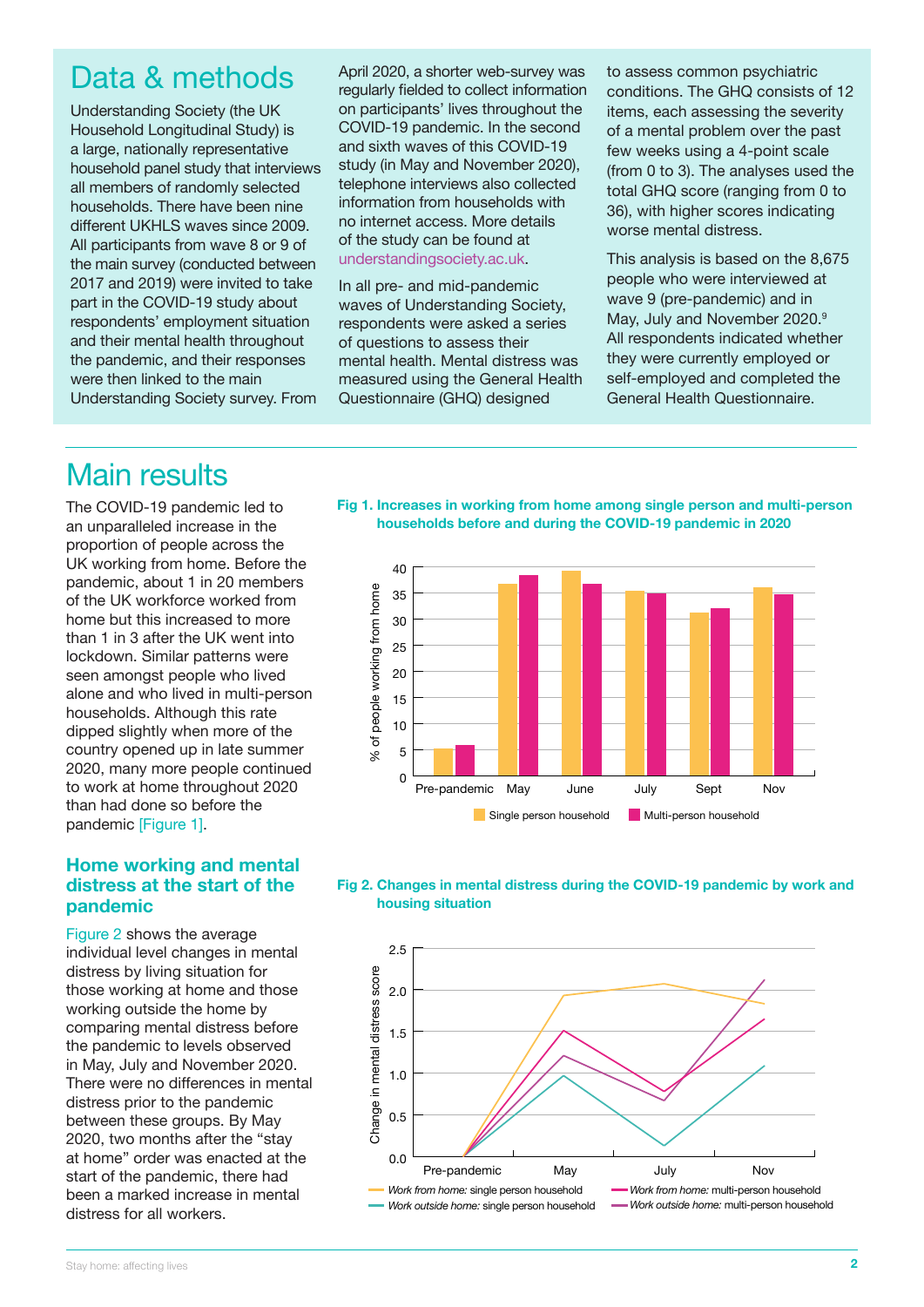The largest increase in distress was seen among those who were living alone and working from home – these levels were persistently elevated through to November 2020. This contrasted with a decline in mental distress towards prepandemic levels by July 2020 for people in multi-person households working at home as well as all those working outside of the home. Levels of distress subsequently increased again among these groups in November, as stricter lockdown measures were introduced, to levels comparable to those seen for single people working at home.

Overall, the pandemic has had a more persistent impact on distress levels in single person households working from home. This contrasts sharply with fluctuating levels observed for people in multiperson households and those working outside of the home. These differences in distress may be related to levels of social isolation and loneliness, which were likely to be lower for people working from multi-person households or in workplaces who would come into regular contact with other people during the course of the day.

#### **Are people working from home lonelier?**

Before the pandemic, people living alone were significantly more likely to be lonely than people in multiperson households, regardless of whether they worked from home or attended a workplace. By May 2020, rates of loneliness had increased significantly among people living alone and working from home, with 63% of people in this group reporting loneliness, compared with 46% pre-pandemic. By November, loneliness among people living alone and working from home had returned to levels measured before the pandemic. For people living alone and attending a place of work, levels of loneliness fluctuated but were not significantly higher in November than they had been before the pandemic.

For people in multi-person households, loneliness increased steadily from pre-pandemic levels through to November 2020, but

less sharply than it did for people in single households. This suggests that single person households working from home were most affected by short-term increases in loneliness in the early stages of the pandemic, but by November people living in multi person households while working from home reported a bigger increase in loneliness than at any other point during the pandemic [Figure 3].

#### **Did the switch to working from home protect people from financial difficulties?**

Prior to the pandemic, financial difficulties did not vary significantly according to peoples' living and working arrangements. People working from home were as likely to have financial difficulties as people going into their workplaces, regardless of whether they lived with other people or on their own. Overall, around one in four workers said that they were struggling

financially or just getting by before the pandemic.

At the onset of the pandemic, people who were unable to work from home experienced an acute increase in financial difficulties. Within this group, those who were living on their own were the most severely affected, reporting a 27 percentage point increase in financial difficulties by May 2020, with a smaller but still significant increase of 14 percentage points for people who lived in multi-person households. These financial difficulties persisted throughout the pandemic for people unable to work from home.

Meanwhile, people who worked from home were relatively untouched by the financial impact of the pandemic. People working from home, either living on their own or with others, did not report any significant increases in financial difficulties between the onset of the stay at home order and November 2020 [Figure 4].

#### **Fig 3. Proportion of people feeling lonely by household and work arrangements in pre-pandemic and in 2020**





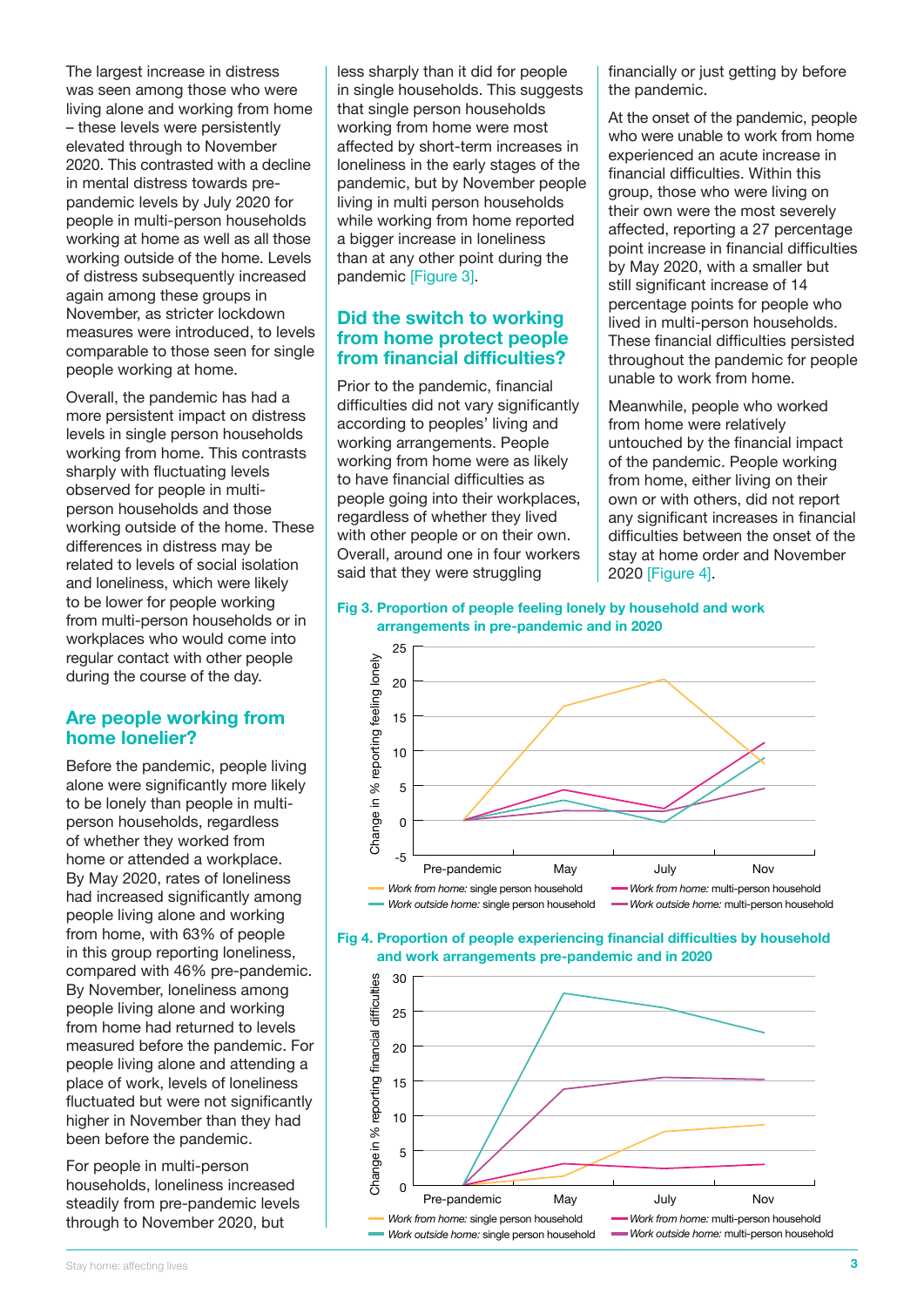#### <span id="page-3-0"></span>**Do financial difficulties and loneliness explain higher levels of mental distress among people working from home?**

Although the number of people working at home during the pandemic dramatically increased during the pandemic, this was clearly not an option available to all workers. In particular, people with higher paying jobs and those in professional, administrative and technical occupations are more likely to be able to work from home, and benefit from the additional job security that this may provide.[10](#page-4-0) [11](#page-4-0) As financial difficulties play a significant role in explaining individuals' mental distress, we need to ensure that this is taken into account when investigating the relationship between working from home and mental distress.

Loneliness is also associated with higher levels of mental distress. Therefore, increases in mental distress amongst the most isolated group of workers (those working from home and living alone) could be driven by loneliness, rather than by their living situation and working environment.

However, even when we control for loneliness and financial distress, there is still a significant relationship between working from home and increased mental distress during the pandemic. While loneliness and financial difficulties play a significant role in mental distress – with loneliness having twice as much impact on mental distress as experiences of financial difficulties – they alone do not explain greater increases in mental distress for those working from home during the pandemic.

The greater increase in mental distress that we have seen among people who live alone and work from home might be explained by the individual characteristics of this group of respondents. Younger people have been particularly badly hit by the financial and social consequences of the pandemic, and about a quarter of respondents who said they worked from home and lived alone in May 2020 were under 30 years old. But even after taking into account demographics (age, gender, ethnicity) and other job and health related factors, working from home has continued to be associated with a larger increase in mental distress throughout the pandemic.[12](#page-4-0)



This briefing highlights how working from home arrangements impact individuals' mental health, particularly during the COVID-19 pandemic which has affected social interactions and financial circumstances. While this is likely, in part, due to the additional isolation felt by this group, it is not fully explained by feelings of loneliness.

Working from home arrangements impact workers' mental health above and beyond the impact of loneliness, financial circumstances and demographic characteristics. With social distancing policies and guidance to work from home likely to remain in place for some time,<sup>[13](#page-4-0)</sup> individuals, employers and the government should be aware of the impact this is likely to have on workers' mental health. While more people than ever now work from home and use technology to replace many aspects of work that had previously been done in person, this cannot fully replicate the working environment for everyone.

For those new to homeworking in particular, their work-life balance, and the social benefits of working alongside others, could be at risk through remote working.

Although there was no difference in mental distress for those working from home and those not working from home before the pandemic, the lack of new experiences and face-to-face interactions during the pandemic may be contributing to increased mental distress for home workers who would not class themselves as lonely. While homeworking may be suitable for some, including those who already chose this working pattern before the pandemic, it is not likely to be suitable for everyone who was compelled to work at home due to the lockdown. For those new to homeworking in particular, their work-life balance, and the social benefits of working alongside others, could be at risk through remote working.



# **Implications**

If home-based working remains a common working situation even after the pandemic, the diverse experiences of people working from home need to be understood better. The social aspect of work is likely to be an important benefit for some workers, particularly those who experience greater isolation due to living alone. Issues including the home-working environment, an individual's ability to switch off from work at the end of the day and access to technology will also mediate how working at home impacts an individual's wellbeing. These social, practical and technological implications should be carefully considered before employers assume that working from home is equally desirable for everyone. Closer communication between occupational health professionals, employees and their managers may also help many people to successfully navigate this new way of working.